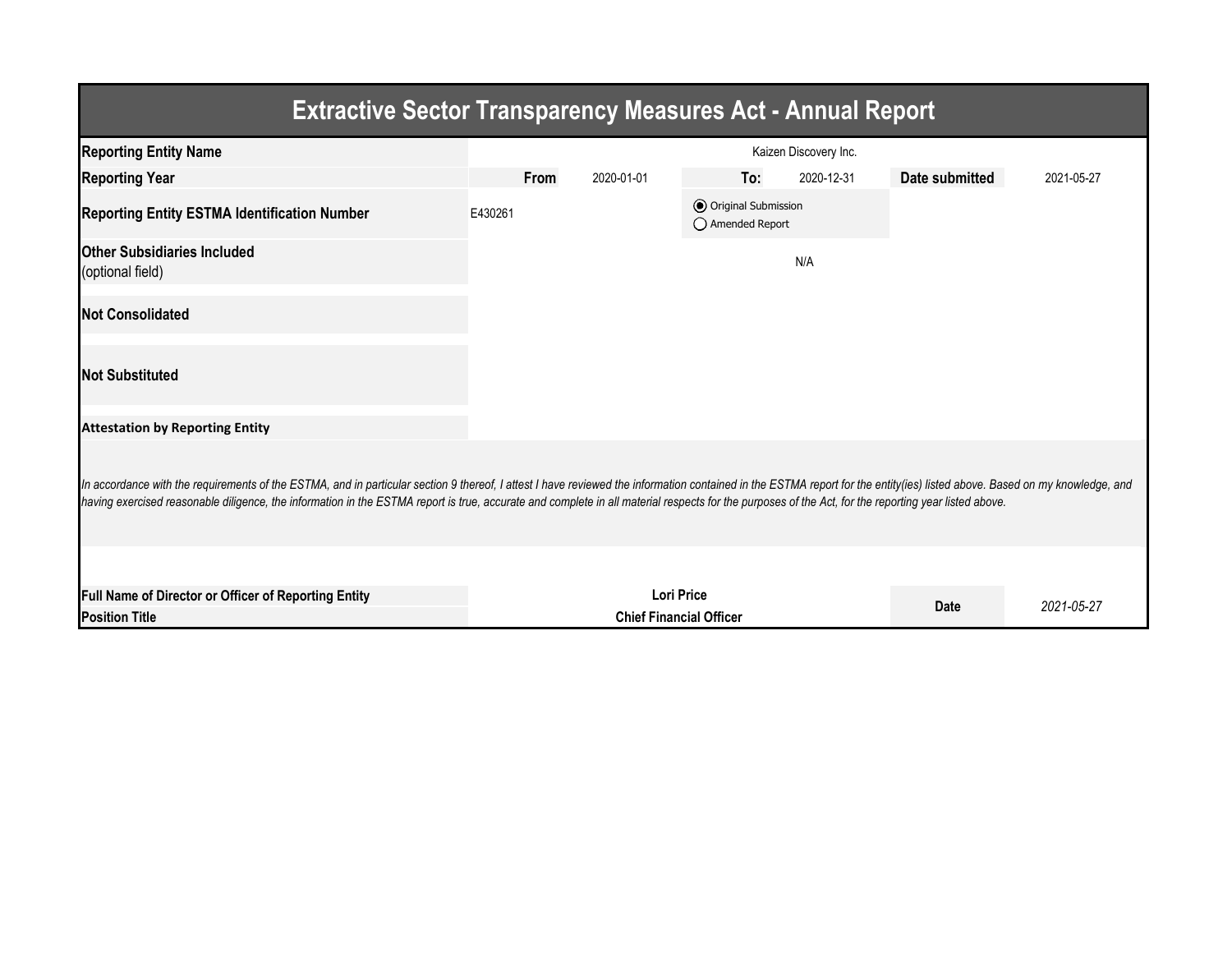| <b>Extractive Sector Transparency Measures Act - Annual Report</b>                                                                                                               |                                                                                                                      |                                                                                 |              |                  |         |                                |                |                  |                                           |                                      |                                                                                                                                                                                                               |
|----------------------------------------------------------------------------------------------------------------------------------------------------------------------------------|----------------------------------------------------------------------------------------------------------------------|---------------------------------------------------------------------------------|--------------|------------------|---------|--------------------------------|----------------|------------------|-------------------------------------------|--------------------------------------|---------------------------------------------------------------------------------------------------------------------------------------------------------------------------------------------------------------|
| <b>Reporting Year</b><br><b>Reporting Entity Name</b><br><b>Reporting Entity ESTMA</b><br><b>Identification Number</b><br><b>Subsidiary Reporting Entities (if</b><br>necessary) | 2020-01-01<br>2020-12-31<br>From:<br>To:<br>Kaizen Discovery Inc.<br>CAD<br><b>Currency of the Report</b><br>E430261 |                                                                                 |              |                  |         |                                |                |                  |                                           |                                      |                                                                                                                                                                                                               |
| <b>Payments by Payee</b>                                                                                                                                                         |                                                                                                                      |                                                                                 |              |                  |         |                                |                |                  |                                           |                                      |                                                                                                                                                                                                               |
| Country                                                                                                                                                                          | Payee Name <sup>1</sup>                                                                                              | Departments, Agency, etc<br>within Payee that Received<br>Payments <sup>2</sup> | <b>Taxes</b> | <b>Royalties</b> | Fees    | <b>Production Entitlements</b> | <b>Bonuses</b> | <b>Dividends</b> | Infrastructure<br>Improvement<br>Payments | <b>Total Amount paid to</b><br>Payee | Notes <sup>34</sup>                                                                                                                                                                                           |
| Peru                                                                                                                                                                             | Government of the Republic<br>of Peru                                                                                | Ministry of Culture                                                             |              |                  | 800     |                                |                |                  |                                           | 800                                  | Payments remitted in Peruvian Soles and<br>has been converted to Canadian dollars<br>using an average exchange rate of<br>0.3842                                                                              |
| Peru                                                                                                                                                                             | Government of the Republic<br>of Peru                                                                                | Ministry of Energy and<br><b>Mines</b>                                          |              |                  | 361,000 |                                |                |                  |                                           | 361.000                              | Payment of C\$361,000 remitted in U.S.<br>dollars (\$30,000) and Peruvian Soles<br>(835,000) has been converted to<br>Canadian dollars using average<br>exchange rates of 1.3415 and 0.3842,<br>respectively. |
| Peru                                                                                                                                                                             | Government of the Republic<br>of Peru                                                                                | <b>National Water Authority</b>                                                 |              |                  | 1,800   |                                |                |                  |                                           | 1.800                                | Payments remitted in Peruvian Soles and<br>has been converted to Canadian dollars<br>using an average exchange rate of<br>0.3842                                                                              |
|                                                                                                                                                                                  |                                                                                                                      |                                                                                 |              |                  |         |                                |                |                  |                                           |                                      |                                                                                                                                                                                                               |
| <b>Additional Notes:</b><br><sup>1</sup> Enter the proper name of the Payee receiving the money (i.e. the municipality of x, the province of y, national government of z).       |                                                                                                                      |                                                                                 |              |                  |         |                                |                |                  |                                           |                                      |                                                                                                                                                                                                               |

2 Optional field.

<sup>3</sup> When payments are made in-kind, the notes field must highlight which payment includes in-kind contributions and the method for calculating the value of the payment.

4 Any payments made in currencies other than the report currency must be identified. The Reporting Entity may use the Additional notes row or the Notes column to identify any payments that are converted, along with the exc